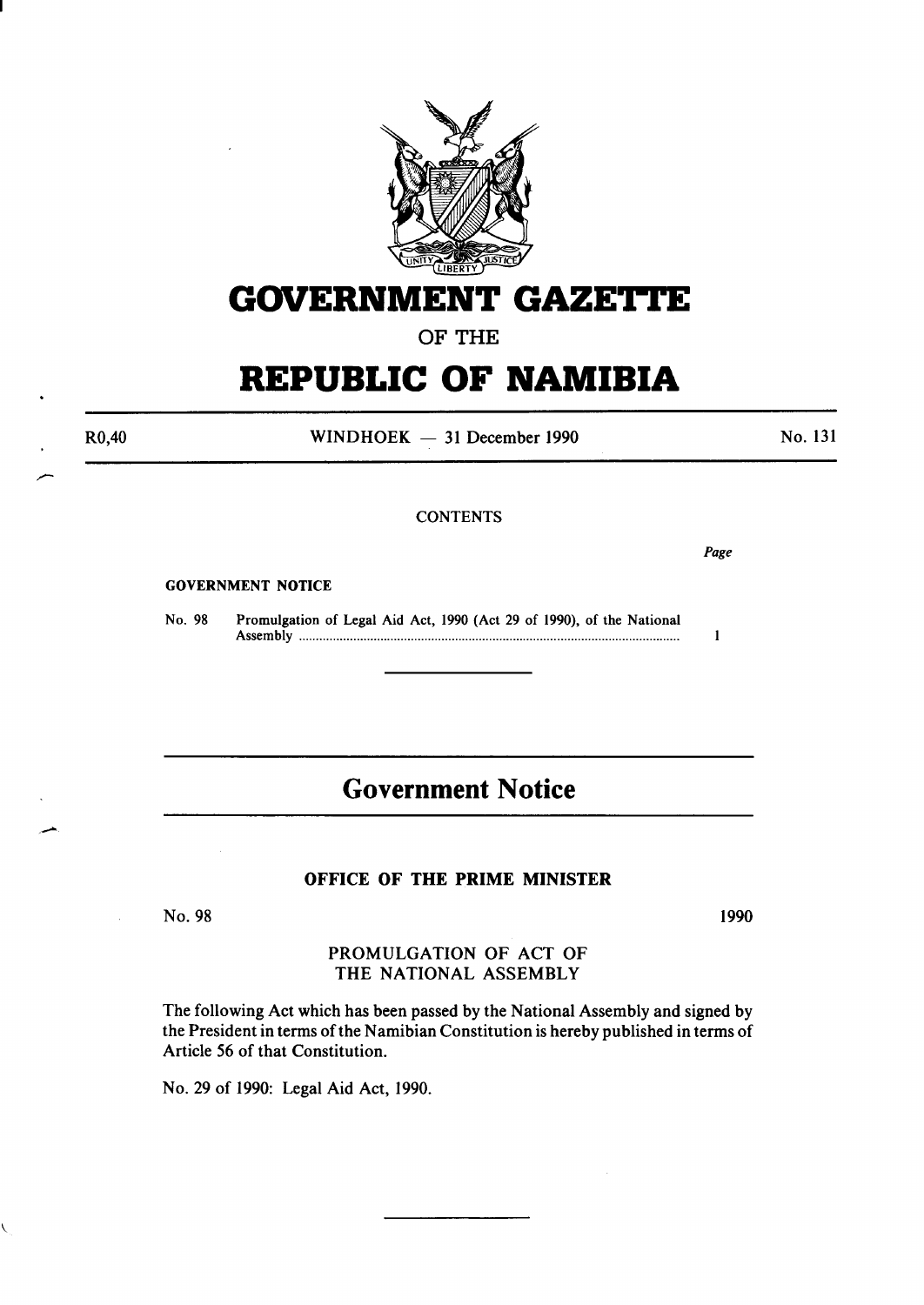## **ACT**

**To provide for the granting of legal aid in civil and criminal matters to persons whose means are inadequate to enable them to engage practitioners to**  assist **and represent them; and to provide for matters incidental thereto.** 

*(Signed by the President on 12 December 1990)* 

BE IT ENACTED by the National Assembly of the Republic of Namibia, as follows:-

Definitions.

**1.** In this Act, unless the context otherwise indicates-

"Director" means the Director of Legal Aid appointed under section 3;

"legal aid" means the legal aid referred to in section 2;

"lower court" means any court established under the provisions of the Magistrates' Court Act, 1944 (Act 32 of 1944);

"Minister" means the Minister of Justice;

"practitioner" means an attorney or advocate authorized under any law to practise as such and who is not employed in the public service;

"prescribe" or "prescribed" means prescribe or prescribed by regulation;

"this Act" includes the regulations made thereunder.

-<br>-<br>-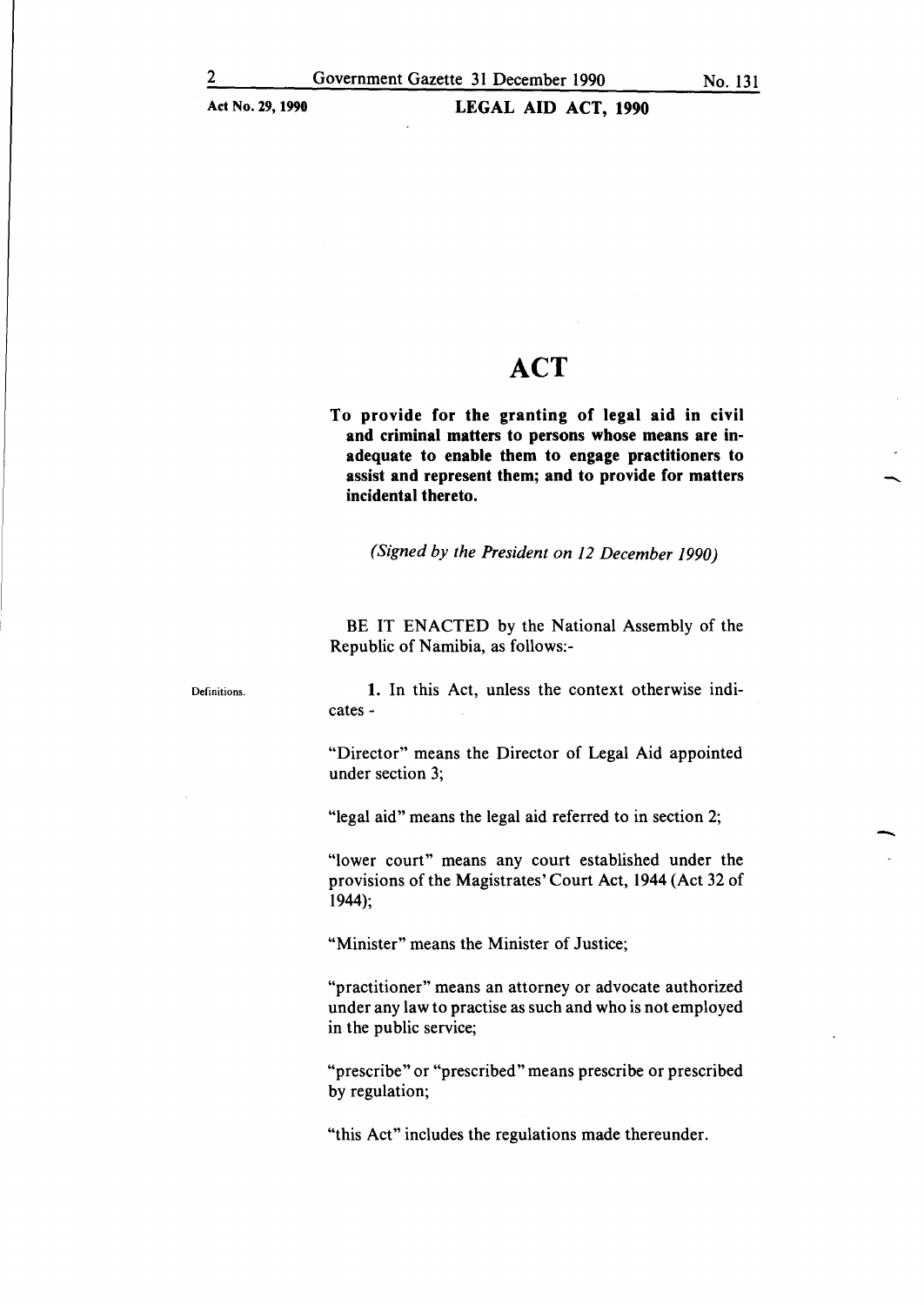### LEGAL AID ACT, 1990

Extent of legal aid.

- 2. ( 1) Legal aid shall consist of -
- (a) the assistance of a practitioner, including assistance usually given in the steps preliminary or incidental to any proceedings or in arriving at or giving effect to a compromise to avoid or bring to an end any proceedings; and
- (b) representation in any court.
- (2) Subject to the provisions of this Act -
- (a) the fact that assistance or representation is by way of legal aid, shall not affect the relationship between, or the rights of, practitioner and client or any privilege arising out of such relationship; and
- (b) the rights granted by this Act to a legally aided person shall not affect the rights or liabilities of any other parties to any proceedings or the principles on which the discretion of any court is normally exercised.

3. (1) Subject to the laws governing the public service, the Minister -

- (a) shall appoint a Director of Legal Aid who shall exercise such powers and perform such functions and duties as may be conferred or imposed upon the Director by this Act;
- (b) may appoint such other persons as legal aid counsel or legal aid assistants as are necessary to assist the Director in the administration of this Act.

(2) No person shall be appointed under subsection  $(1)$  -

- (a) as Director or legal aid counsel, unless he or she possesses a qualification in law, whether obtained within or outside Namibia; or
- (b) as legal aid assistant, unless he or she has received or is receiving tuition in law, whether within or outside Namibia,

which, in the opinion of the Minister renders him or her suitable for appointment in such capacity.

Appointment of Director of Legal Aid, legal aid counsel and legal aid assistants.

.-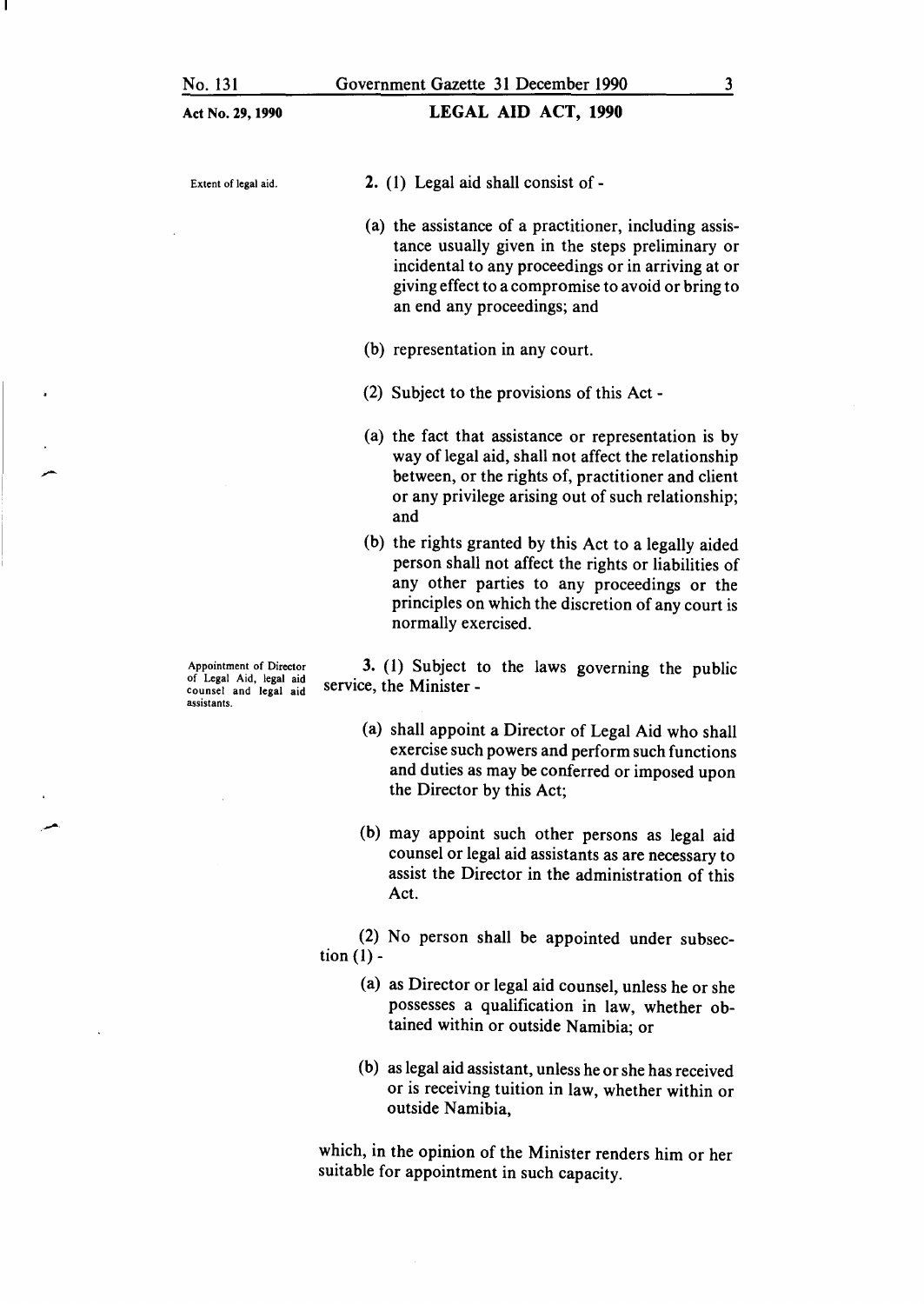LEGAL AID ACT, 1990

Performances of functions by Director and Legal Aid Counsel.

4. (1) Subject to the provisions of section 12, the Director shall, whenever he or she grants legal aid to a person under this Act, provide that person with such legal aid as may be required, unless the matter in question is allocated by the Director to a practitioner under section 6.

(2) Notwithstanding the provisions of any other law, the Director or any legal aid counsel, acting in accordance with the general or special directions of the Director, shall, for the purposes of providing legal aid to any person under subsection (1) in any matter-

- (a) be entitled to perform all acts normally performed by an attorney in the discharge of his or her functions in a similar case, including any act which may in terms of any law be required to be performed only by an attorney;
- (b) have the same right of audience before any court as an advocate.

Right of audience of legal aid assistant.

Legal practitioners.

5. Every legal aid assistant shall, notwithstanding that he or she is not a practitioner, be entitled to appear for and represent any legally aided person in any civil or criminal proceedings before a magistrate's court.

6. ( 1) The Director may allocate to any practitioner any matter in respect of which legal aid has been granted by the Director under this Act and such practitioner shall be entitled to the appropriate prescribed fees for his or her services.

(2) The Director may at any time dispense with the services of any practitioner to whom a matter has been allocated, except where legal aid has been granted in terms of section 12.

Legal aid committees. 7. (1) The Minister may in respect of any district or area determined by the Minister -

- (a) establish a legal aid committee; or
- (b) designate any officer in the Ministry of Justice,

for the purpose of assisting the Director, subject to the directions of the Director, in connection with applications for legal aid in the district or area concerned.

-

-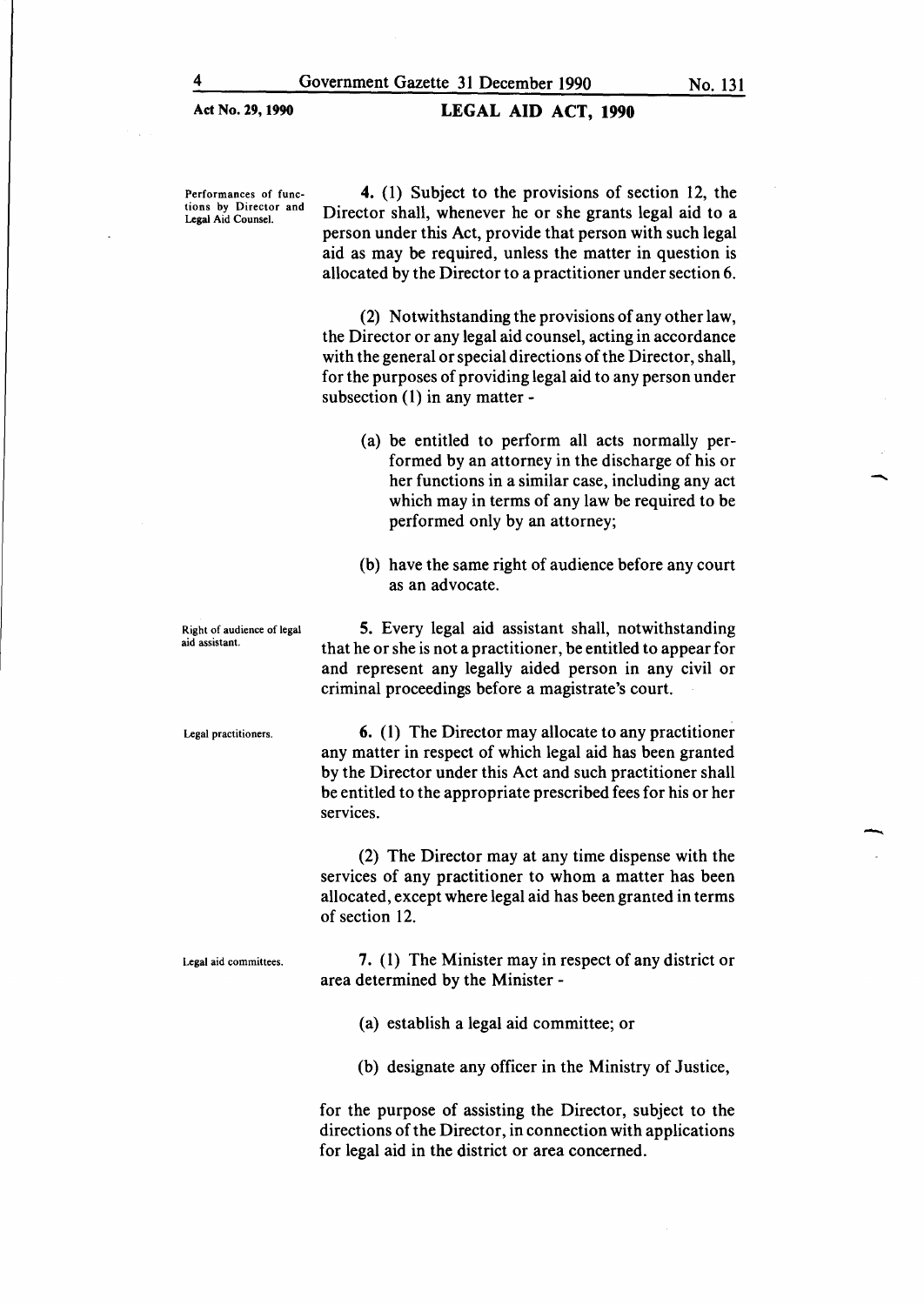### LEGAL AID ACT, **1990**

(2) A legal aid committee shall consist of so many members as the Minister may determine and who shall be appointed by the Minister.

(3) A member of a committee who is not an officer in the public service shall be paid such allowance as may be determined by the Minister after consultation with the Public Service Commission.

Legal aid in the High Court.

.<br>-<br>-

8. (1) Whenever any lower court commits an accused for trial before the High Court and such lower court is of the opinion that the accused has insufficient means to enable him or her to engage a practitioner to represent him or her, the court which commits such person shall recommend to the Director that legal aid be granted to such accused for the purposes of the trial.

(2) If an accused before the High Court is not legally represented and the Court is of the opinion that there is sufficient reason why the accused should be granted legal aid, the Court may issue a legal aid certificate.

Legal aid in lower courts.

9. (1) Whenever-

- (a) in a trial before a lower court an accused who is not legally represented, is charged -
	- (i) with an offence specified under subsection (2); or
	- (ii) with an offence which is not so specified and the lower court considers that, having regard to all the circumstances of the case, it is in the interest of justice that the accused should be represented;
- (b) at a preparatory examination held by a lower court under the Criminal Procedure Act, 1977 (Act 51 of 1977), the court considers that, having regard to all the circumstances of the case, it is in the interest of justice that the accused should be represented at the preparatory examination,

the court shall, if, in its opinion after inquiry, the accused has insufficient means to enable him or her to engage a practitioner to represent him or her, recommend to the Director that legal aid be granted to the accused for the purposes of such trial or preparatory examination.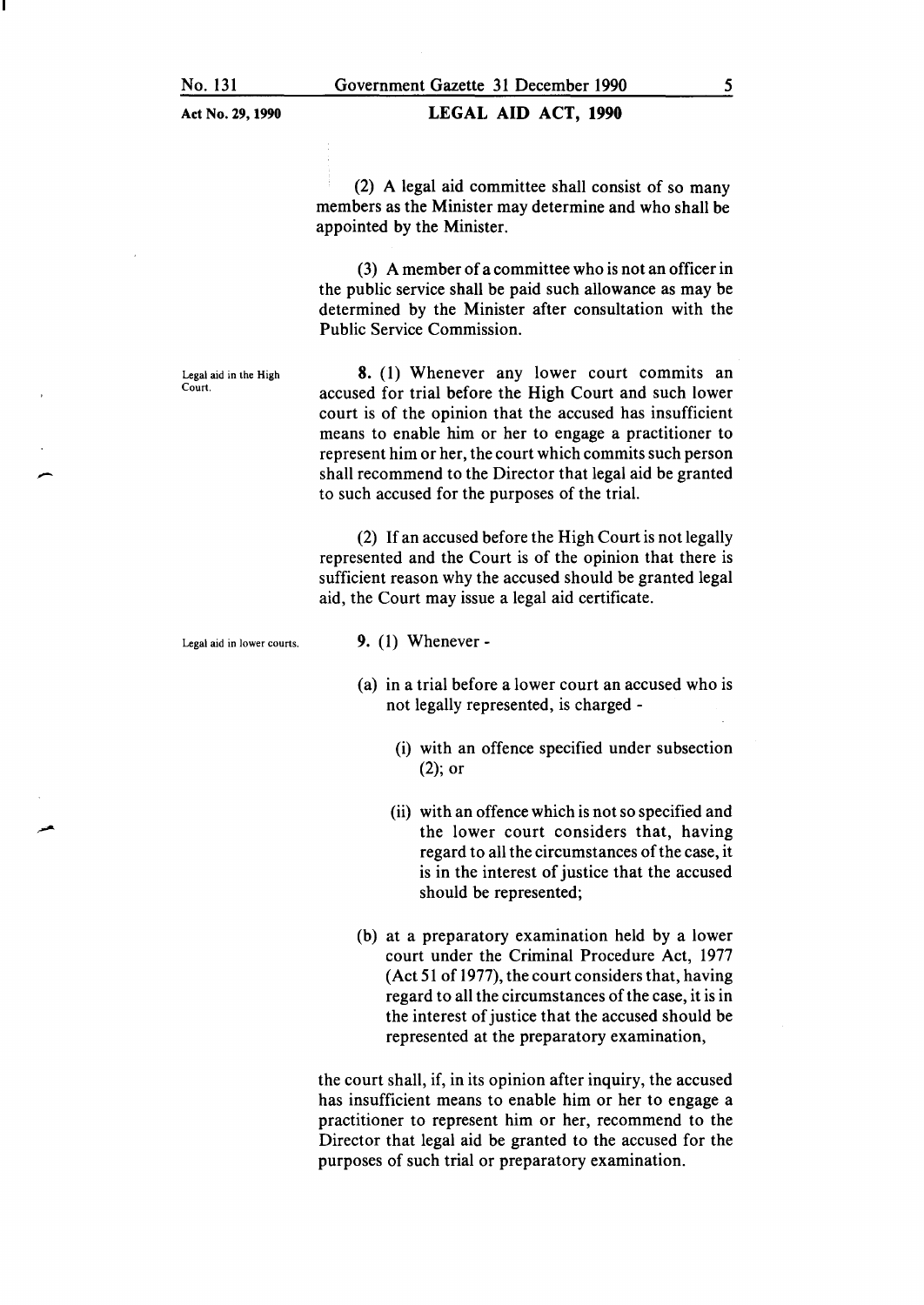-

 $\overline{\phantom{a}}$ 

| Act No. 29, 1990                                    | <b>LEGAL AID ACT, 1990</b>                                                                                                                         |
|-----------------------------------------------------|----------------------------------------------------------------------------------------------------------------------------------------------------|
|                                                     | (2) The Minister may by notice in the Gazette specify<br>any offence for the purposes of subsection 1.                                             |
| Powers and duties of<br>Director in criminal cases. | 10. $(1)$ The Director -                                                                                                                           |
|                                                     | (a) shall grant legal aid to any person in respect of<br>whom a legal aid certificate has been issued<br>under section $8(2)$ ;                    |
|                                                     | (b) may grant legal aid to any person in respect of<br>whom a recommendation has been made by a<br>court under section $8(1)$ or $9(1)$ .          |
|                                                     | (3) Any person charged with an offence may apply<br>to the Director for legal aid and if the Director is of the<br>opinion that -                  |
|                                                     | (a) having regard to all the circumstances of the case,<br>it is in the interest of justice that such person<br>should be legally represented; and |
|                                                     | (b) such person has insufficient means to enable him<br>or her to engage a practitioner to represent him<br>or her,                                |
|                                                     | the Director may grant legal aid to such person.                                                                                                   |
| Legal aid in civil matters.                         | 11. (1) Any person who wishes to procure legal aid<br>for the purpose of any civil proceedings may apply therefor<br>to the Director.              |
|                                                     | (2) Where application has been made for legal aid in<br>terms of subsection (1), the Director may, if in his or her<br>opinion -                   |
|                                                     | (a) the applicant has reasonable grounds for insti-<br>tuting or defending, or otherwise becoming a<br>party to, the proceedings;                  |
|                                                     | (b) it is in the interest of justice that the applicant<br>should be legally represented; and                                                      |
|                                                     | (c) the annicant has insufficient means to enable                                                                                                  |

(c) the applicant has insufficient means to enable him or her to engage a practitioner to represent him or her,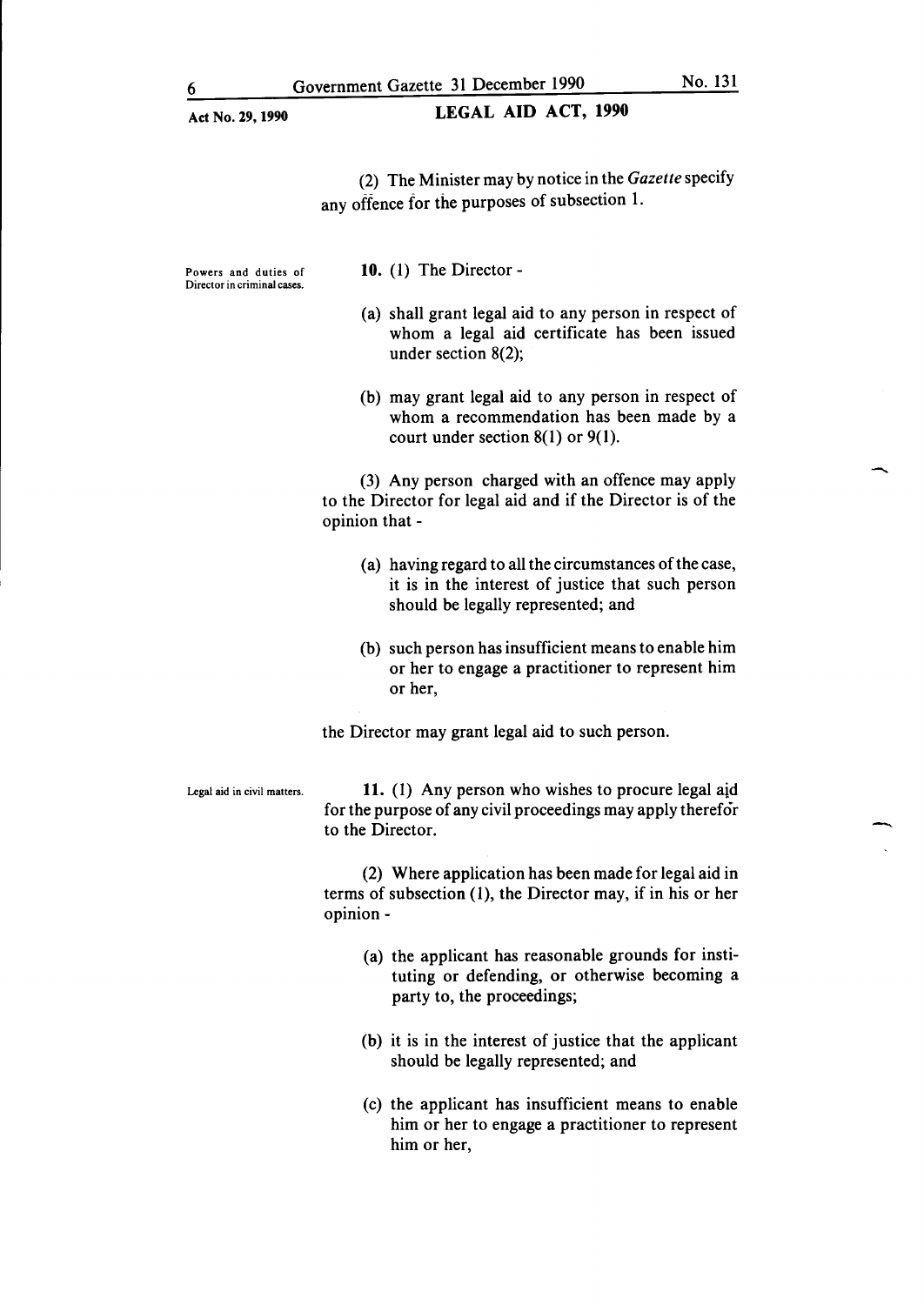$\bullet$ 

### LEGAL AID ACT, 1990

grant, on such terms and conditions as the Director may determine, legal aid to the applicant for the purposes of such civil proceedings or in relation to any aspect or part of such proceedings.

Legal aid in civil proceedings where the State is a party.

.<br>(

 $\ddot{\mathbf{z}}$ 

12. (1) A court may at any time issue a special aid certificate to any person who is a party in any civil proceedings, whether at first instance or at appeal, in which the State is a party if the court is of the opinion that-

- (a) it is in the interest of justice that such person should be represented by a practitioner other than the Director; and
- (b) such person has insufficient means to enable him or her to engage a practitioner to represent him or her.

(2) The power conferred by subsection (1) may be exercised by a court whether or not legal aid has been applied for or granted under any other provision of this Act.

(3) The court may, when it issues a special aid certificate under this section, designate one or more practitioners with his or her or their consent, and the Director shall thereupon allocate the representation of the person concerned to the practitioner or practitioners so designated.

(4) Where a special aid certificate has been issued under this section, the court may order the legally aided person to contribute to the costs of the legal aid afforded to him or her to such extent as the court may deem just and reasonable having regard to that person's means.

Legal aid in appeals.

- 13. (1) Any person-
- (a) convicted of an offence who intends to appeal against his or her conviction or any resultant sentence or order;
- (b) who intends to appeal against any final judgment, rule or order of a court in any civil proceedings;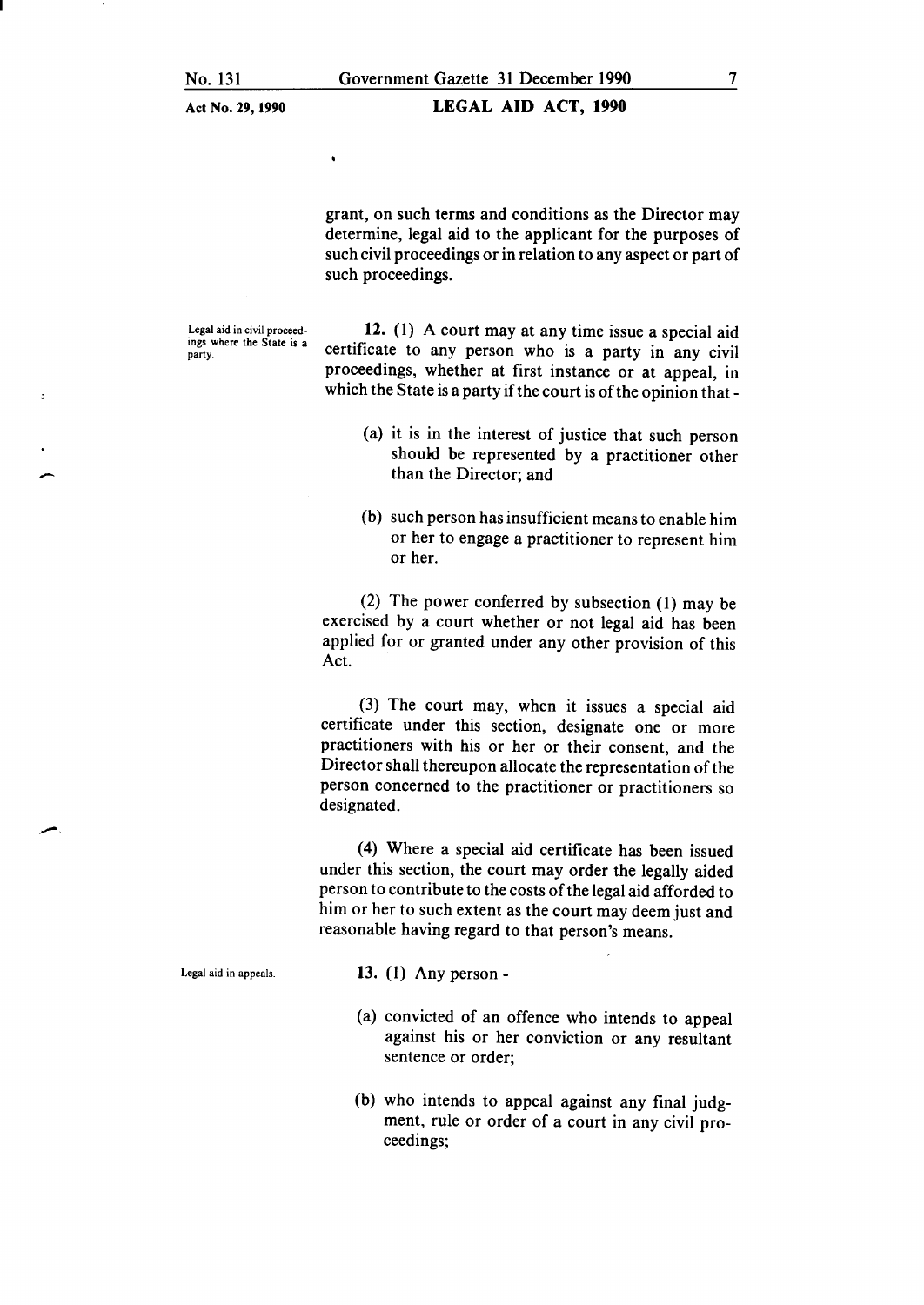(c) who becomes a respondent in an appeal in any criminal or civil proceedings,

and who wishes to procure legal aid for the purposes of such an appeal, may apply therefor to the Director.

(2) Where application has been made for legal aid in terms of subsection (1), the Director may, if in his or her opinion-

- (a) the applicant has reasonable grounds for noting or opposing the appeal;
- (b) it is in the interest of justice that the applicant should be represented in the appeal; and
- (c) the applicant has insufficient means to enable him or her to engage a practitioner to represent him or her,

grant legal aid to the applicant for the purposes of such appeal.

Courts may direct the grant of legal aid for appeals.

**14.** Where, in any appeal before the High Court or the Supreme Court, any party to the appeal is not legally represented and the Court is of the opinion that a legal question of public importance is likely to arise in the appeal, the Court may issue a legal aid certificate and the Director shall thereupon grant legal aid to that party for the purposes of the appeal.

Contributions towards legal aid.

**15. (1)** The Director may, in granting legal aid to any person under this Act, subject to such conditions as may be prescribed, require that person to contribute to the costs of such legal aid to such extent as the Director may deem to be just and reasonable having regard to that person's means.

(2) Any amount remaining unpaid in respect of a contribution required to be made under subsection (1) shall, for the purposes of any proceedings for recovery, be deemed to be a debt due to the Government.

Ascertainment of means. **16.** (1) In ascertaining the means of any person for the purposes of this Act, that person's income and the value of his or her movable and immovable property, but excluding the value of-

-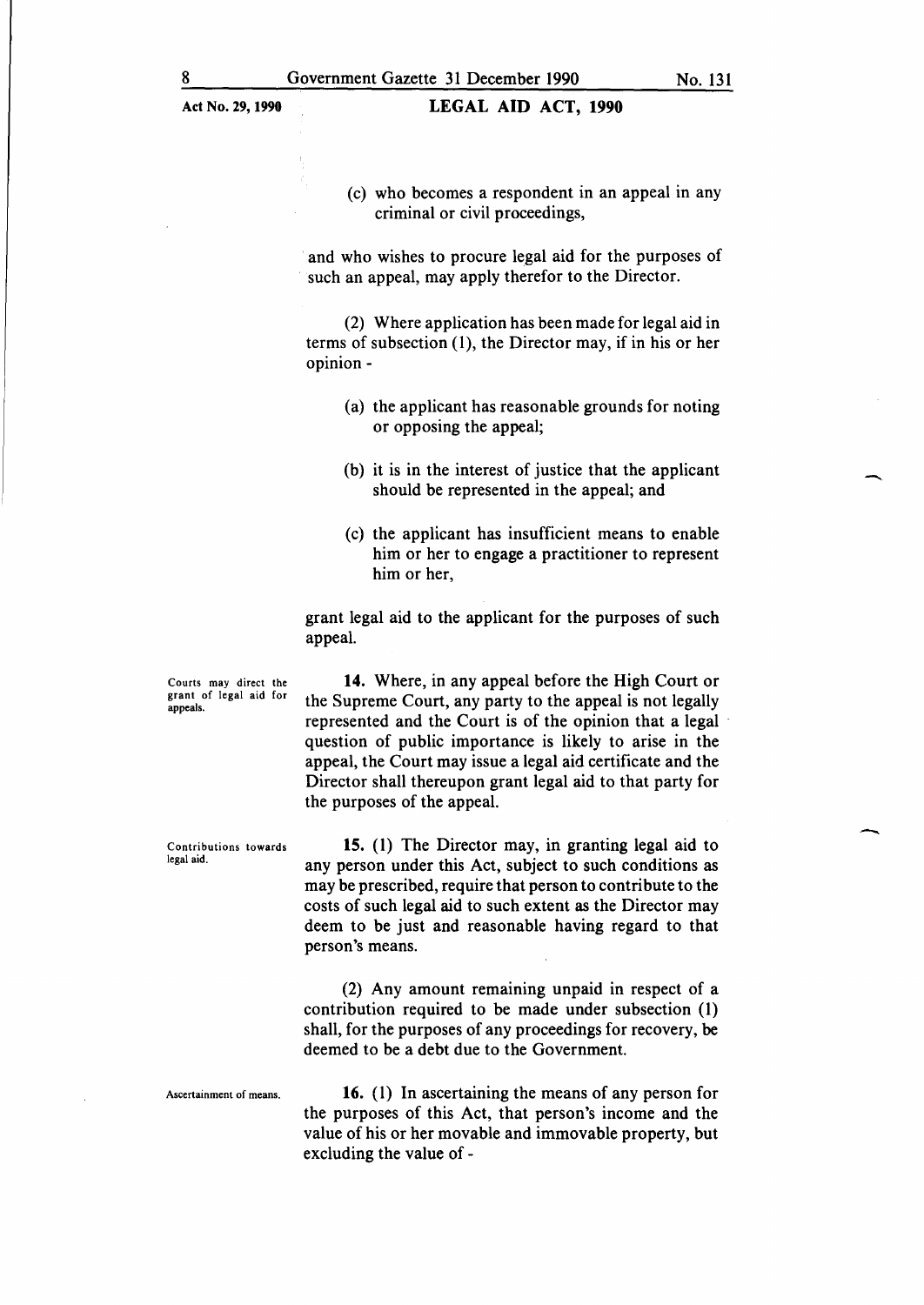#### LEGAL AID ACT, 1990

- (a) any dwelling-house owned and occupied by him or her;
- (b) any household furniture owned by him or her;
- (c) any tools or implements used by him or her for the purpose of his or her trade,

shall be taken into account.

(2) In assessing a person's means, such of his or her commitments as may be prescribed shall be deducted from the resources which would otherwise be his or her means.

Costs awarded to legallyaided persons.

17. ( 1) Where a court awards costs to a legally aided person in any proceedings, such costs shall be the costs which would have been payable if the services performed under legal aid had been performed by a practitioner on the instruction of a client without benefit of legal aid, and such costs shall be taxed accordingly.

(2) Notwithstanding that costs referred to in subsection (1) have been awarded to the legally aided person, such costs shall be payable to the Director.

(3) For the purpose of the recovery of any costs payable to the Director in terms of subsection (2), the Director may take all such steps and pursue all such remedies as could have been taken or pursued by the legally aided person to whom costs were awarded and the costs of taking such steps or pursuing such remedies may be recovered by the Director.

( 4) Costs paid to the Director in terms of this section shall be paid into the State Revenue Fund.

(5) Where costs awarded by a court have been paid to the Director in terms of subsection (2), the Director may refund to the legally aided person the amount, or such portion thereof as the Director considers just and equitable, which such person contributed in terms of section 15.

State not liable for costs. 18. (1) No order as to costs shall be made against the State in or in connection with any proceedings in respect of which legal aid was granted and neither shall the State be liable for any costs awarded in any such proceedings.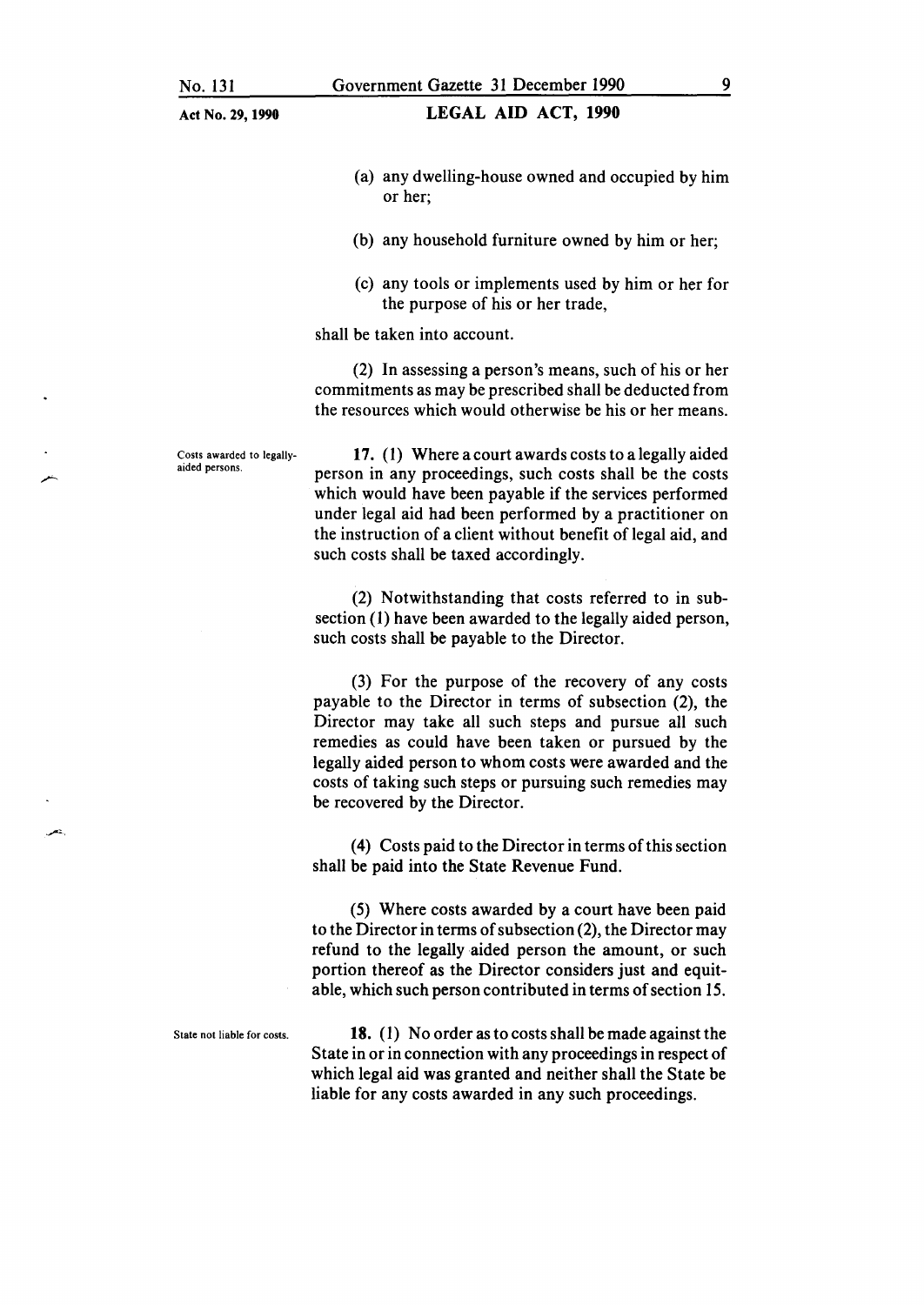**LEGAL AID ACT, 1990** 

Parties to submit to arbitration in certain cases.

**19.** Where in any proceedings or contemplated proceedings all the parties thereto apply for legal aid in terms of this Act, and the Director is of the opinion that the dispute is of a nature which could properly be the subject of arbitration, the Director may, as a condition of the granting of legal aid, require the parties to submit the dispute to arbitration and may make such arrangements for the purpose of such arbitration proceedings as the Director may deem fit.

Termination of legal aid.

Legal aid to persons acting in representative capacity.

Legal aid for purposes of proceedings before a tribunal.

legal aid granted under this Act for the purposes of any civil proceedings: Provided that, in the case of legal aid granted under section 12, the Director shall do so only with the leave of the court. **21.** Where application is made for legal aid by a

**20.** The Director may at any time for any reason which the Director considers sufficient, terminate any

person acting in a representative capacity for the benefit of a deceased estate or a trust or any person who is subject to a legal incapacity and such representative is capable of instituting or defending proceedings in such capacity, the Director may, grant legal aid to such estate, trust or legally incapacitated person if, in his or her opinion -

- (a) the representative concerned has reasonable grounds for instituting or defending the proceedings; and
- (b) the means of the estate, trust or legally incapacitated person are insufficient to enable the representative concerned to engage the services of a practitioner.

22. (1) Notwithstanding anything to the contrary contained in this Act, legal aid may be granted to any person for the purposes of any proceedings held before a board, council, body or any other authority in terms of any law, if such person may, in terms of the law concerned, be legally represented at such proceedings.

(2) The provisions of section 11 shall *mutatis mutandis* apply in respect of legal aid contemplated in subsection **(1).**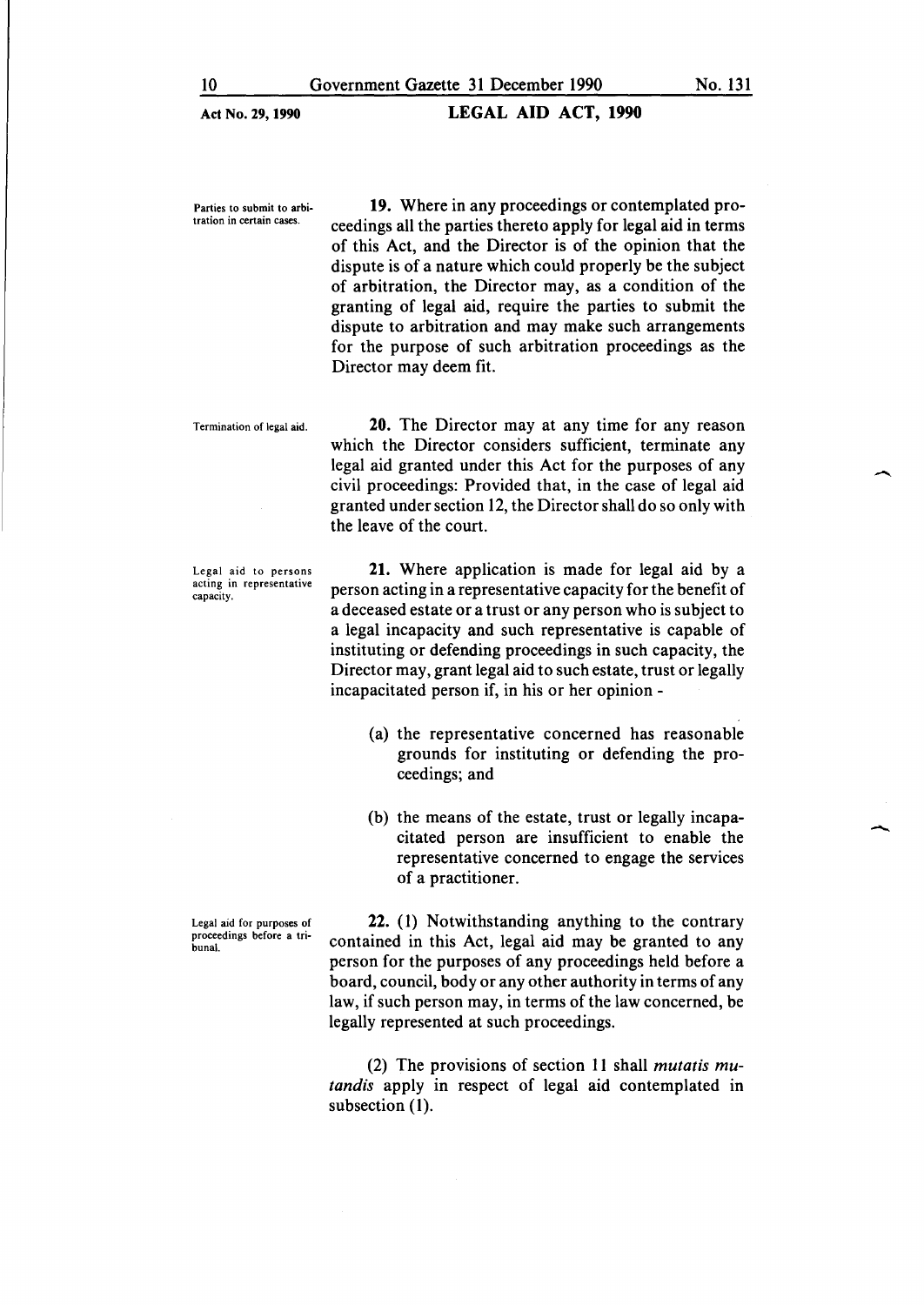### LEGAL AID ACT, 1990

Person may refuse or dispense with legal aid.

23. (1) Notwithstanding anything to the contrary contained in this Act any accused person to whom legal aid has been granted under any provision of this Act may before the commencement of, or at any time during, the trial in respect of which the legal aid was granted, refuse to make use or further use of the legal aid granted or available to him and may conduct his or her case either personally or by a practitioner of his or her choice and at his or her own expense.

(2) If legal aid is refused or terminated in terms of subsection  $(1)$ , the Director may -

- (a) where the legal aid was granted for the purpose of any civil proceedings, recover from the person concerned the taxed costs, according to the tariff of fees prescribed by the rules of the court concerned, in respect of the legal aid granted before the cancellation thereof, or such part of such costs as the Director may deem just and reasonable to recover in the circumstances;
- (b) where the legal aid was granted for the purpose of any criminal proceedings, retain the amount which the person concerned was required to contribute in terms of section 15 or recover such amount as may remain unpaid in respect of such contribution.

to- 24. The Minister may make regulations in relation

- (a) the composition, powers and functions of legal aid committees and the practice and procedure to be observed by such committees;
- (b) the form of any application certificate, or other document which may be required for the purposes of this Act;
- (c) the manner in which the means of any person who may be eligible for legal aid in terms of this Act, shall be computed;
- (d) the manner of payment and recovery of any contribution required under section 15 to be made by a person to whom legal aid is granted;

Regulations.

-